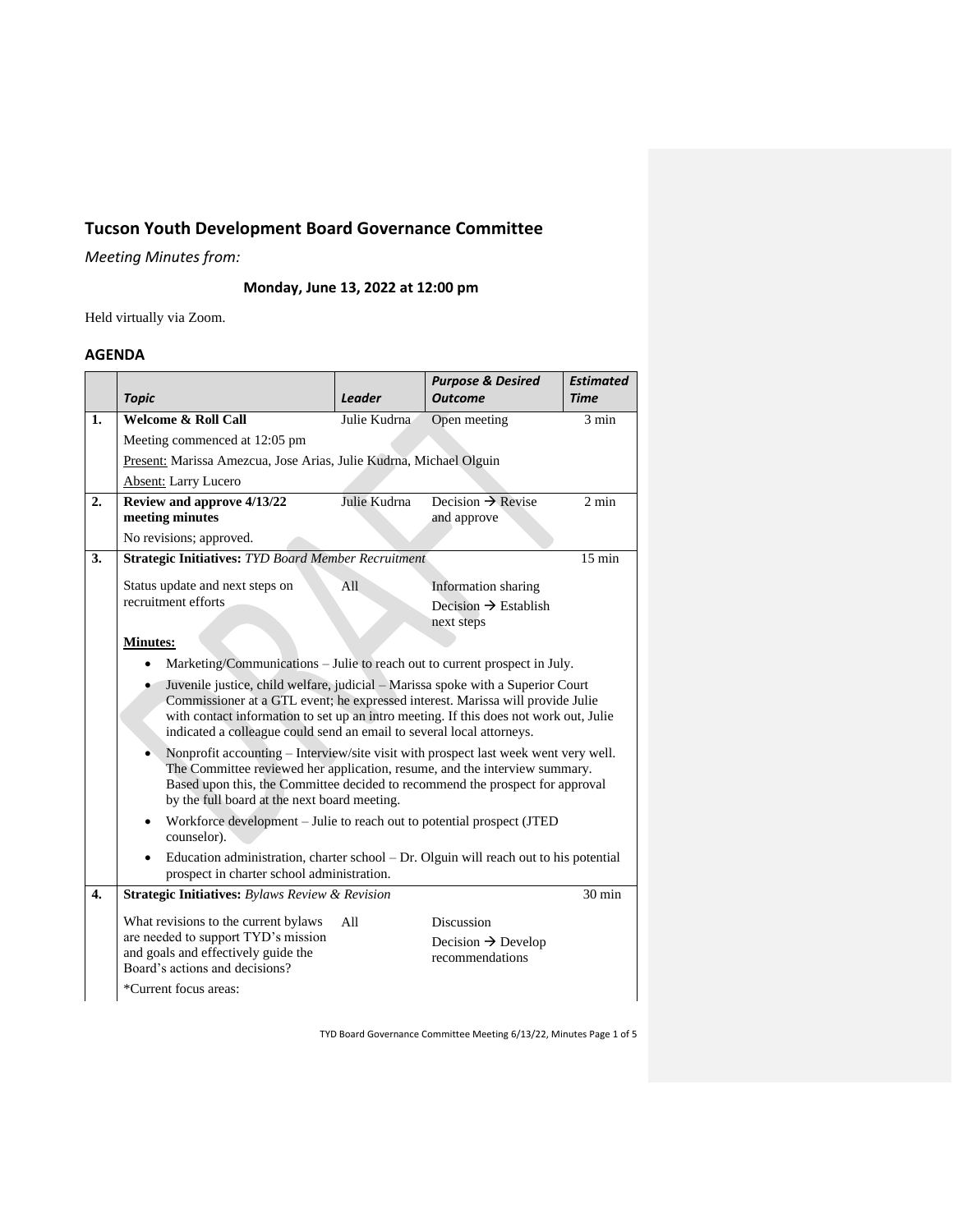|    | • Article IV – Board of Directors<br>• Article $VI -$ Officers<br>• Article $V$ – Meetings<br>$\bullet$ Article VIII – Committees                                                                                                                                                                                                                 |              |                                                    |                 |  |  |  |
|----|---------------------------------------------------------------------------------------------------------------------------------------------------------------------------------------------------------------------------------------------------------------------------------------------------------------------------------------------------|--------------|----------------------------------------------------|-----------------|--|--|--|
|    | <b>Minutes:</b><br>The Committee clarified language related to the required number of votes to approve and<br>remove board members and then finished worked on Article $5 -$ Meetings, beginning with<br>Section 5 – Open Meetings; work was begun on Article 6 – Officers. SEE EXHIBIT A (page<br>2) of these minutes for recommended revisions. |              |                                                    |                 |  |  |  |
| 5. | <b>Unfinished Business</b>                                                                                                                                                                                                                                                                                                                        |              |                                                    | $5 \text{ min}$ |  |  |  |
|    | Select next and/or regular meeting<br>date/time                                                                                                                                                                                                                                                                                                   | Julie Kudrna | Decision $\rightarrow$ Select<br>meeting date/time |                 |  |  |  |
|    | Next Committee meeting will be 7/12/22 at 12:00 pm via Zoom                                                                                                                                                                                                                                                                                       |              |                                                    |                 |  |  |  |
| 6. | Adjourn                                                                                                                                                                                                                                                                                                                                           | Julie Kudrna | Close meeting                                      | $2 \text{ min}$ |  |  |  |
|    | Adjourned at 1:01 pm                                                                                                                                                                                                                                                                                                                              |              |                                                    |                 |  |  |  |

**Next meeting:** 7/12/22 at 12:00 pm via Zoom

## **EXHIBIT A**

**5. MEETINGS**

## *5. Open Meetings*

All meetings of the Charter School Governing Board, including committees and TYD's Annual Meeting, shall be public meetings held in compliance with Arizona's Public Meeting Law found at[-§A.R.S. §38-431 - 38-431.09) et. seq.

### a. Board Meetings

**Notices**: TYD shall conspicuously post a statement on its website stating where all required notices of its Charter School Governing Board meetings will be posted, including the physical and electronic locations. TYD shall post all required notices of its Charter School Governing Board meetings on its website and at the meeting site at least twenty-four  $(24)$  hours before the meeting. Any public meeting notice shall include an agenda of the matters to be discussed or decided at the meeting-or information on how the public may obtain a copy of such an agenda.

**Minutes:** Written minutes shall be taken of all Charter School Governing Board meetings in accordance with A.R.S. §38-431.01(B). Minutes shall include: 1) the date and time of the meeting, 2) the members recorded as present or absent, 3) description of the matters discussed, 4) the names of members who propose each motion, 5) the names of members and persons who make statements or present material related to motions, and 6) a record of how each member voted Minutes shall be

TYD Board Governance Committee Meeting 6/13/22, Minutes Page 2 of 5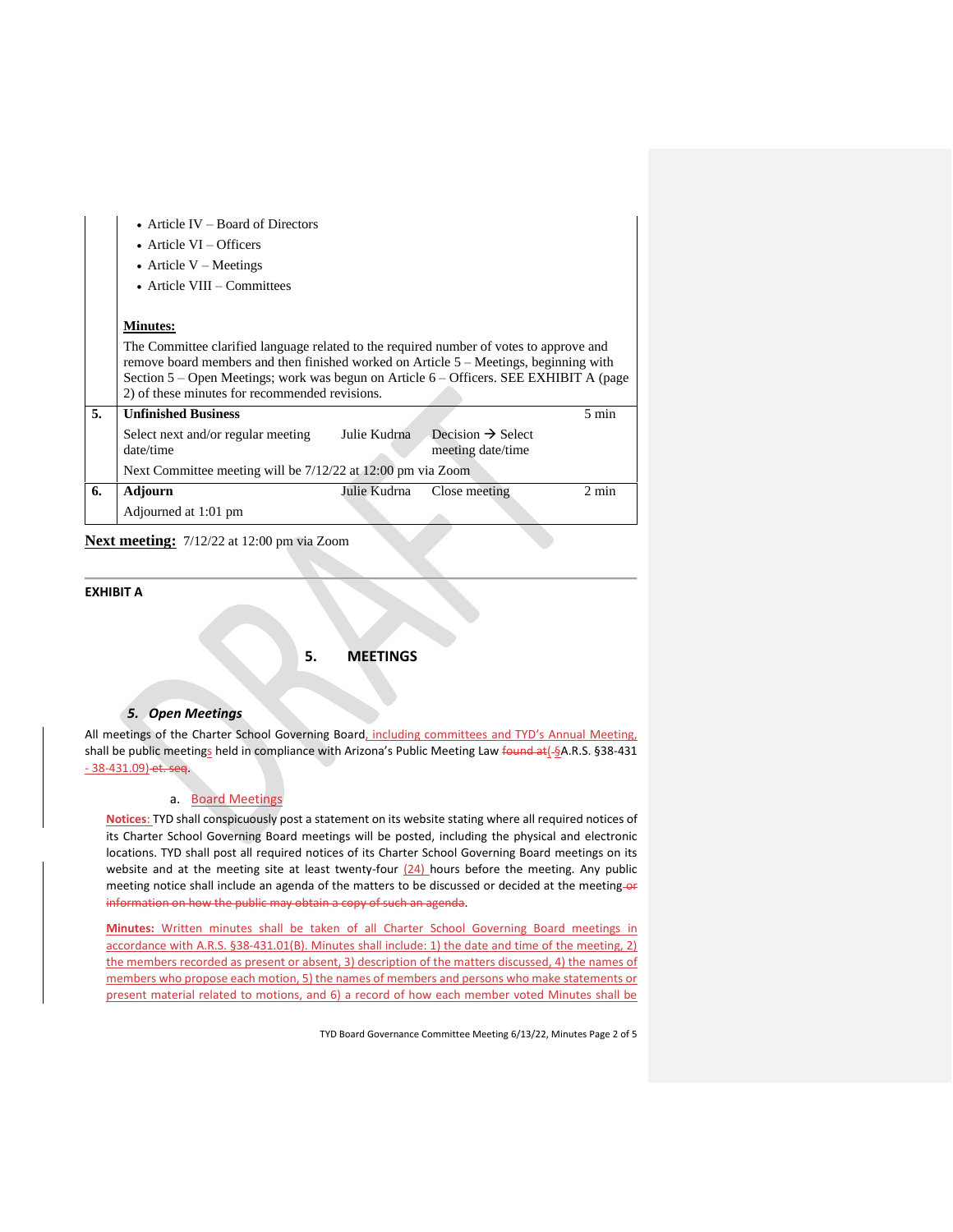made available to the public, via conspicuously posting on TYD's website, within three (3) working days after the meeting. If the minutes have not yet been approved by the Board, minutes shall be marked "draft." The Board shall review, revise, and approve (by majority vote) meeting minutes at a subsequent board meeting. Approved minutes shall be posted on TYD's website within two (2) working days of approval.

#### b. Executive Sessions

Upon majority vote of a quorum, a Charter School Governing Board may hold an executive session, but only for one of the following purposes as set out in A.R.S. §38-431.03(A) or as otherwise permitted by law:

- Personnel matters involving a specific individual
- Confidential records exempt from public inspection
- -Discussion or consultation for legal advice with the Board's attorney.
- Discussion or consultation with the Board's attorney in order to negotiate contracts in pending litigation or in settlement discussions.

Discussion or consultation with its representative to give instruction to its representative regarding negotiations for the purchase of real property.

- 1. Discussion or consideration of employment, assignment, appointment, promotion, demotion, dismissal, salaries, disciplining or resignation of a public officer, appointee, or employee of the public body, pursuant to A.R.S. §38-431.03(A)(1); and/or
- 2. Discussion or consideration of records exempt from public inspection, including the receipt and discussion of information or testimony that is specifically required to be maintained as confidential by state or federal law, pursuant to A.R.S. §38-431.03(A)(2); and/or
- Discussion or consultation for legal advice with the attorney or attorneys for the public body, pursuant to A.R.S. §38-431.03(A)(3); and/or
- 4. Discussion or consultation with the attorneys of the public body in order to consider its position and instruct its attorneys regarding the public body's position regarding contracts that are subject to negotiations, in pending or contemplated litigation, or in settlement discussions conducted in order to avoid or resolve litigation, pursuant to A.R.S. §38-431.03(A)(4).
- Discussions or consultations with designated representatives of the public body in order to consider its position and instruct its representatives regarding negotiations with employee organizations regarding the salaries, salary schedules or compensation paid in the form of fringe benefits of employees of the public body.
- Discussion, consultation or consideration for international and interstate negotiations or for negotiations by a city or town, or its designated representatives, with members of a tribal council, or its designated representatives, of an Indian reservation located within or adjacent to the city or town.
- Discussions or consultations with designated representatives of the public body in order to consider its position and instruct its representatives regarding negotiations for the purchase, sale or lease of real property.
- Discussion or consideration of matters relating to school safety operations or school safety plans or programs.
- Discussions or consultations with designated representatives of the public body in order to discuss security plans, procedures, assessments, measures or systems relating to, or having an impact on, the security or safety of buildings, facilities, operations, critical infrastructure information and information technology maintained by the public body. Records,

TYD Board Governance Committee Meeting 6/13/22, Minutes Page 3 of 5

**Commented [JK1]:** Included in ASRS but does not apply to TYD; cut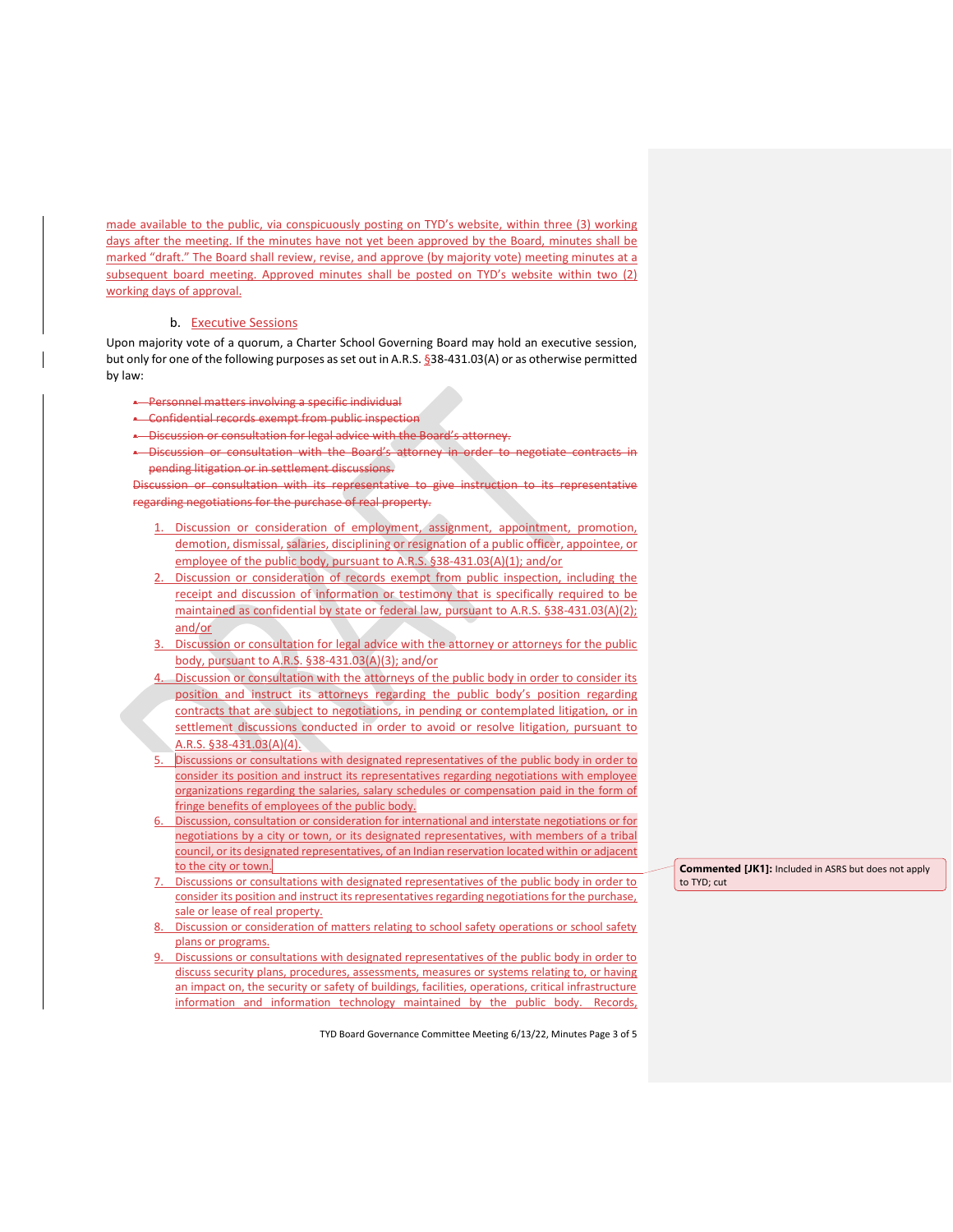documentation, notes, or other materials made by, or provided to, the representatives pursuant to this paragraph are confidential and exempt from public disclosure under this chapter and title 39, chapter 1.

**Minutes:** Minutes must be taken of all Charter School Governing Board executive sessions in accordance with A.R.S. §38-431.01(C). Minutes from public meetings shall include the same items as public meetings (see a above) as well as: 1) description of all instructions given to attorneys, and 2) a statement of the reasons for emergency consideration of any matters not on the agenda. Minutes shall be stored in TYD's Google Workspace cloud file storage platform and be kept confidential except from: 1) Directors and 2) individuals who were the subject of the discussion (A.R.S. §38-431.03(B)).

#### c. Committee and Taskforce Meetings

Committees, subcommittees, and taskforces that consider charter school matters are subject to Arizona's Public Meeting Law as described above, regardless of the number of Directors present at these meetings. Public notice shall be given at least 24 hours in advance of the meeting. Minutes must be taken and made available to the public ten (10) working days after meetings.

#### d. Annual Meeting

TYD's Annual Meeting is a public meeting and thus subject to Arizona's Public Meeting Law as described above.

#### *6. Quorum*

A quorum is required For to proceed with any non-committee or -taskforce meeting of the TYD Board of Directors or Charter School Governing Board. aA majority of the directors shall constitute a quorum for the transaction of business. If the Board is comprised of an even number of directors, a quorum is half of the full board plus one (e.g., if the board is comprised of six directors, quorum is four directors). If there is a vacancy or vacancies on the Board, a majority of the remaining members of the Board constitute a quorum for the transaction of business. The same rules for a quorum shall apply to meetings of the Charter School Governing Board.

## *7. Call to the public*

Meetings of the Charter Schools Governing Board shall include a Call to the Public which allows individuals to address the Board on issues within the jurisdiction of the Board. In accordance with A.R.S. §38-431.01(H), members may respond to criticism, ask staff to review the issues, and ask that the matter be placed on a future agenda. The Board may not discuss or act upon issues raised during the call to the public unless the topic is already included on the meeting agenda. Procedures for the Call to the Public, including how individuals request to speak or submit comments to be read at meetings, are located in the Board Manual.

## *7.8. Voting*

Each member of the Board of Directors or the Charter School Governing Board shall be entitled to one vote. Proxies shall not be permitted at any meeting. Voting shall be done via roll-call, and Aaction shall be by voice vote. except that ballots shall be required where more than one nomination for the Board of Directors has been made for any position for election of directors or officers. Nominations from the floor may be made for election of directors or officers to the Board of Directors.

TYD Board Governance Committee Meeting 6/13/22, Minutes Page 4 of 5